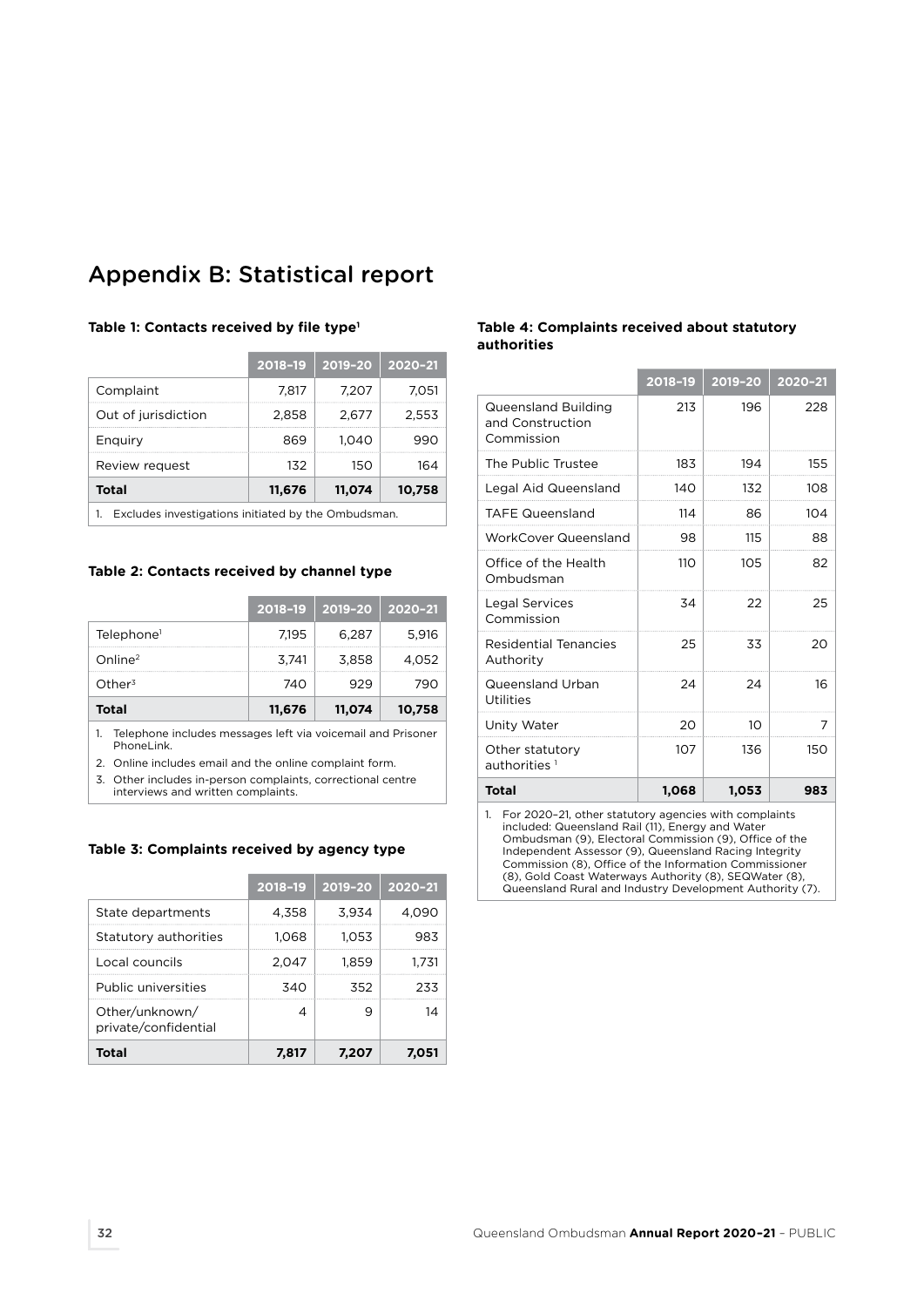| Table 5: Complaints received about state departments |  |  |  |  |  |  |  |  |
|------------------------------------------------------|--|--|--|--|--|--|--|--|
|------------------------------------------------------|--|--|--|--|--|--|--|--|

| Queensland<br><b>Corrective Services</b>                                                                          |      | 825   | 981   | 872   |
|-------------------------------------------------------------------------------------------------------------------|------|-------|-------|-------|
| Department of<br>Education                                                                                        |      | 570   | 512   | 493   |
| Queensland Health                                                                                                 |      | 427   | 351   | 488   |
| Department of<br>Children, Youth<br>Justice and<br><b>Multicultural Affairs</b>                                   | 1    |       |       | 413   |
| Department of<br>Communities, Housing<br>and Digital Economy                                                      | 1    |       |       | 286   |
| Department of Justice<br>and Attorney-General                                                                     | 1    | 258   | 216   | 264   |
| Department of<br><b>Transport and Main</b><br>Roads                                                               |      | 328   | 296   | 264   |
| Department of Child<br>Safety, Youth and<br>Women                                                                 | 1    | 680   | 609   | 263   |
| Queensland Treasury                                                                                               |      | 280   | 127   | 210   |
| Department of<br>Housing and Public<br>Works                                                                      | 1    | 591   | 516   | 229   |
| Department of<br>Seniors, Disability<br>Services, Aboriginal<br>and Torres Strait<br><b>Islander Partnerships</b> | 1    |       |       | 47    |
| Queensland Police<br>Service                                                                                      |      | 84    | 50    | 43    |
| Department of Youth<br>Justice                                                                                    | 1, 2 |       | 38    | 12    |
| Queensland Fire and<br><b>Emergency Services</b>                                                                  |      | 40    | 15    | 11    |
| <b>Public Safety Business</b><br>Agency                                                                           |      | 1     |       | 8     |
| Department of<br>Communities, Disability<br>Services and Seniors                                                  | 1    | 49    | 12    | 4     |
| Department of the<br><b>Premier and Cabinet</b>                                                                   |      | 2     | 9     | 1     |
| Other state<br>government entities                                                                                | 1, 3 | 223   | 202   | 182   |
| Total                                                                                                             |      | 4,358 | 3,934 | 4,090 |

1. Machinery of Government changes became effective November 2020 and were implemented in the Office's case management system for complaints received from 1 December 2020. The departments particularly impacting the recording of complaints by this Office are:

| Pre-November 2020 structure                                 |                                            | Department from November                                                                      |  |
|-------------------------------------------------------------|--------------------------------------------|-----------------------------------------------------------------------------------------------|--|
| Department                                                  | Division                                   | 2020 onwards                                                                                  |  |
| Child Safety,<br>Youth and<br>Women                         | Child Safety<br>and Youth<br>Justice       | Children, Youth Justice and<br>Multicultural Affairs                                          |  |
|                                                             | Women and<br>Violence<br>Prevention        | Justice and Attorney-General                                                                  |  |
| Housing and<br><b>Public Works</b>                          | <b>Building</b><br>and Asset<br>Management | Energy & Public Works                                                                         |  |
|                                                             | Sport and<br>Recreation                    | Tourism, Innovation and Sport                                                                 |  |
|                                                             | Housing<br>and Digital<br>Economy          | Communities, Housing and<br>Digital Economy                                                   |  |
| Communities,<br>Disability                                  | Communities                                | Communities, Housing and<br>Digital Economy                                                   |  |
| Services and<br>Seniors                                     | Seniors and<br>Disability<br>Services      | Seniors, Disability Services,<br>Aboriginal and Torres Strait<br><b>Islander Partnerships</b> |  |
| Aboriginal<br>and Torres<br>Strait Islander<br>Partnerships |                                            | Seniors, Disability Services,<br>Aboriginal and Torres Strait<br>Islander Partnerships        |  |
| State<br>Development,<br>Tourism and                        | State<br>Development                       | State Development,<br>Infrastructure, Local<br>Government and Planning                        |  |
| Innovation                                                  | Tourism                                    | Tourism, Innovation and Sport                                                                 |  |
| Local<br>Government,<br>Racing and                          | Local<br>Government                        | State Development,<br>Infrastructure, Local<br>Government and Planning                        |  |
| Multicultural<br>Affairs                                    | Racing                                     | Education                                                                                     |  |
|                                                             | Multicultural<br><b>Affairs</b>            | Children, Youth Justice and<br>Multicultural Affairs                                          |  |
| Natural<br>Resources.<br>Mines and                          | Natural<br>Resources<br>and Mines          | Resources                                                                                     |  |
| Energy                                                      | Water                                      | Regional Development,<br>Manufacturing and Water                                              |  |
|                                                             | Energy                                     | Energy and Public Works                                                                       |  |

2. In May 2019, responsibility for Youth Justice Services moved from the Department of Child Safety, Youth and Women to the Department of Youth Justice

3. For 2020–21, other state government department complaints included those from: Department of Natural Resources, Mines and Energy (19), Department of Resources (14), Department of Regional Development, Manufacturing and Water (5), Energy and Public Works (9), Department of Agriculture and Fisheries (50), Department of Environment and Science (53), Department of Employment, Small Business and Training (20), QSuper (2), Department of State Development, Tourism and Innovation (4), Department of State Development, Infrastructure, Local Government and Planning (5), Tourism Innovation and Sport (1)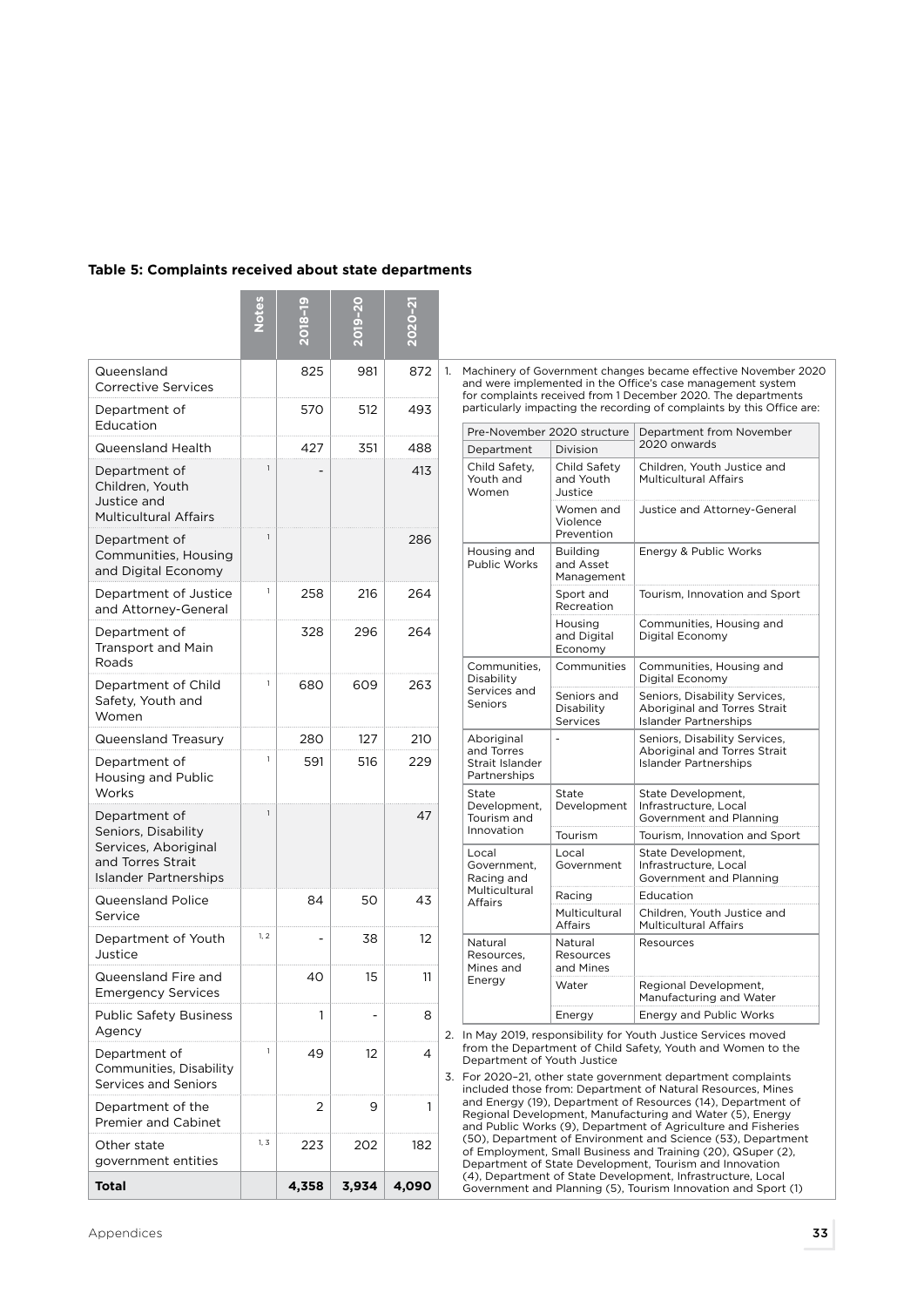|                                      | 2018-19 | 2019-20 | 2020-21 |
|--------------------------------------|---------|---------|---------|
| Laws and enforcement                 | 288     | 199     | 226     |
| Environmental<br>management          | 260     | 231     | 209     |
| Conduct                              | 67      | 168     | 187     |
| Development and<br>building controls | 298     | 252     | 184     |
| Rates and valuations                 | 223     | 158     | 143     |
| Roads                                | 164     | 115     | 92      |
| Sewerage and drainage                | 74      | 70      | 67      |
| Internal review / appeal             | 56      | 65      | 61      |
| Financial management                 | 33      | 76      | 50      |
| Water supply                         | 64      | 53      | 48      |
| Council properties                   | 70      | 54      | 41      |
| Complaint<br>management              | 69      | 52      | 37      |
| Other <sup>1</sup>                   | 381     | 366     | 386     |
| Total                                | 2,047   | 1,859   | 1,731   |

**Table 6: Complaints received about local councils by category**

the control of the control of the control of the control of the control of

1. For 2020–21, other complaint categories included: land use and planning (42), personnel (40), governance (29), parks and reserves (53), customer service (51), investigation (20), decision (17), waste management (23), information management (11), traffic and transport (25), legal services (20), documentation (20), PID process (9), public health (8), procedure (9), reasons (1), and risk management (8).

# **Table 7: Complaints received about public universities by category**

In 2019–20, the Office updated the categories used to record complaints about public universities to better reflect the nature of the complaint and for improved inter-jurisdictional comparison. As such, the categories of complaints prior to 2019–20 are not comparable and have been shown separately.

|                                                                  | $2019 - 20$ | 2020-21 |
|------------------------------------------------------------------|-------------|---------|
| Fees, refunds, charges, written<br>agreements                    | 45          | 39      |
| Grades, assessment, examinations                                 | 72          | 32      |
| Student grievance                                                | 15          | 25      |
| Deferral, suspension, cancellation                               | 18          | 24      |
| Attendance, progress, course<br>duration, course content         | 44          | 20      |
| Internal review / appeal                                         | 11          | 10      |
| Conduct                                                          | 12          | 9       |
| Enrolment                                                        | 42          | 9       |
| Management of academic<br>misconduct                             | 21          | 9       |
| Transfers between providers                                      | 25          | 8       |
| Request for academic transcript.<br>certificate or other records | 4           | 5       |
| Employee grievance                                               | 10          | 4       |
| Provider complaints and appeal<br>process                        | 5           | 3       |
| Other                                                            | 28          | 36      |
| Total                                                            | 352         | 233     |

|                                | 2018-19 |
|--------------------------------|---------|
| Student grievance              | 95      |
| Exclusion                      | 95      |
| Assessment and review of grade | 54      |
| Enrolment                      | 51      |
| Employee grievance             | 16      |
| Internal review                | 12      |
| Investigation                  |         |
| Other                          | ΊO      |
| Total                          |         |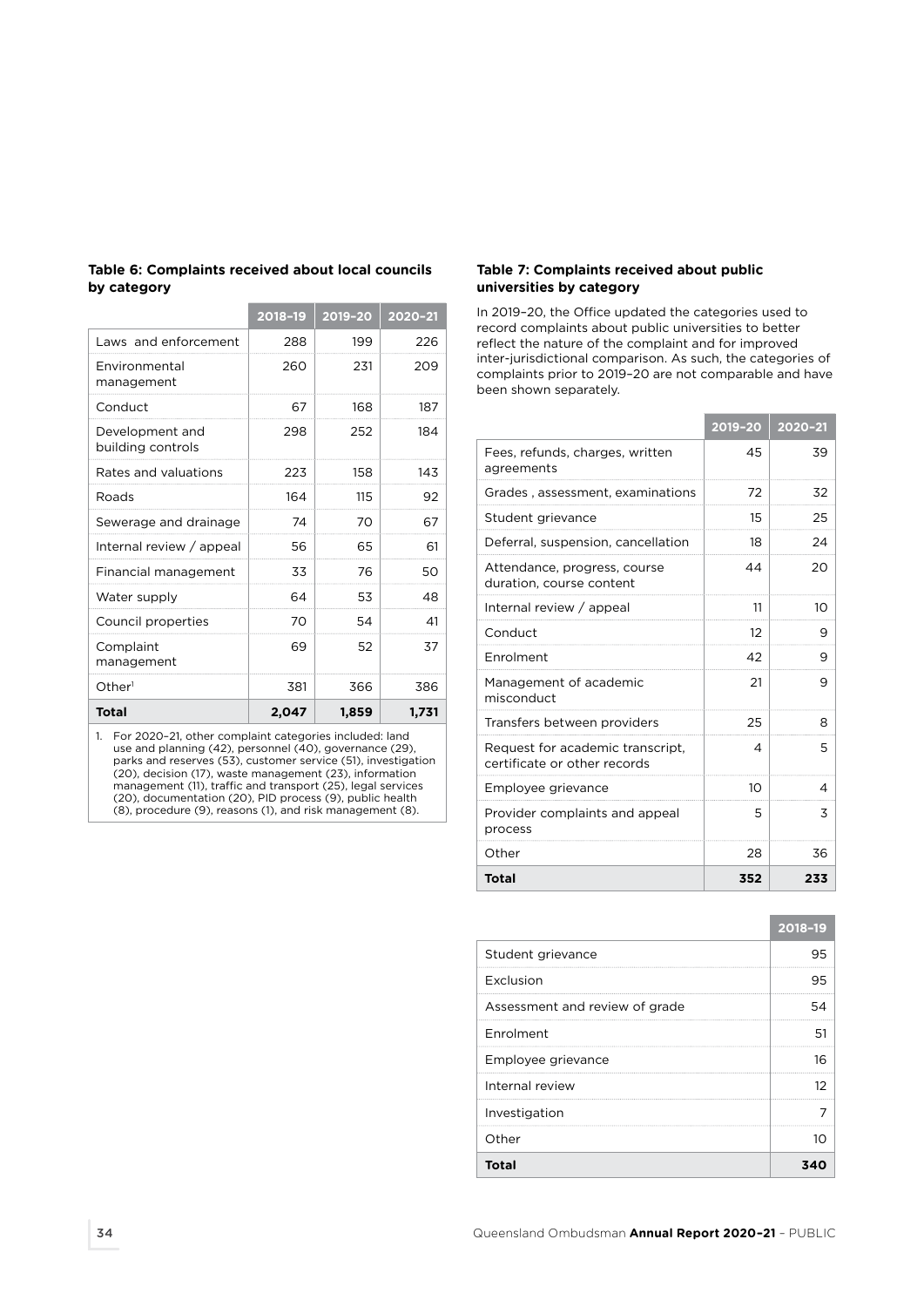# **Table 8: Complaints received and brought forward1,2**

|                                                                              | 2018-19 | 2019-20            | 2020-21 |  |  |  |
|------------------------------------------------------------------------------|---------|--------------------|---------|--|--|--|
| Complaints received<br>from contacts                                         | 7.817   | 7.207 <sup>3</sup> | 7.051   |  |  |  |
| Complaints brought<br>184<br>153<br>forward                                  |         |                    |         |  |  |  |
| Complaints brought forward may be reclassified on<br>preliminary assessment. |         |                    |         |  |  |  |
| Eveludes investigations initiated by the Ombudsman                           |         |                    |         |  |  |  |

2. Excludes investigations initiated by the Ombudsman.

3. Revised from 7,204 reported in 2019-20.

# **Table 9: Complaints finalised and brought forward1**

|                                                     |       | $2018 - 19$   2019-20 | 2020-21 |  |
|-----------------------------------------------------|-------|-----------------------|---------|--|
| Complaints finalised                                | 7.831 | 7.231                 | 6.994   |  |
| Complaints open at<br>vear end                      | 184   | 176                   | 211     |  |
| Excludes investigations initiated by the Ombudsman. |       |                       |         |  |

1. Excludes investigations initiated by the Ombudsman.

# **Table 10: Reasons why complaints were finalised at preliminary assessment**

|                                                                       | 2018-19 | 2019-201 | 2020-21 |  |
|-----------------------------------------------------------------------|---------|----------|---------|--|
| Referred for internal<br>review by agency                             | 4,802   | 4,408    | 3,572   |  |
| Await outcome of<br>current decision<br>process                       | 718     | 554      | 285     |  |
| Appeal right should be<br>exhausted                                   | 268     | 308      | 1,122   |  |
| Other complaints<br>entity has investigated/<br>will investigate      | 243     | 346      | 315     |  |
| Insufficient information<br>/ Complaint to be put<br>in writing       | 222     | 136      | 158     |  |
| Not accepted as<br>representative<br>complaint                        |         | 41       | 99      |  |
| Investigation<br>unnecessary or<br>unjustifiable                      | 68      | 97       | 91      |  |
| Out of time                                                           | 51      | 88       | 86      |  |
| Appeal right<br>exhausted and<br>further investigation<br>unnecessary | 57      | 49       | 44      |  |
| Out of jurisdiction                                                   | 39      | 18       | 7       |  |
| Insufficient direct<br>interest                                       | 48      | 12       | 71      |  |
| Other                                                                 | 1       |          | 6       |  |
| <b>Total</b>                                                          | 6,517   | 6,057    | 5,856   |  |
| Revised total from 6,050 reported in 2019-20.<br>1.                   |         |          |         |  |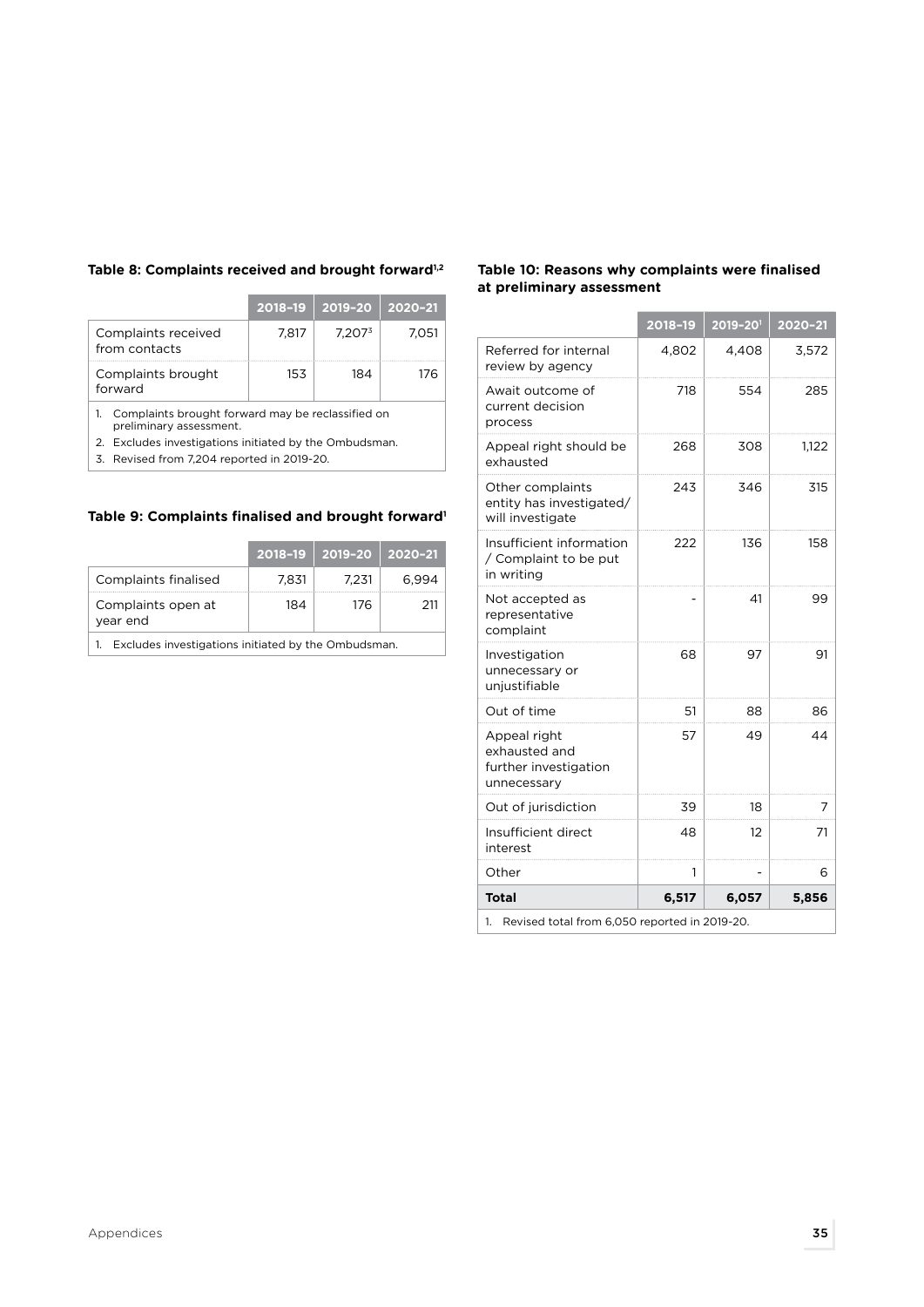|                                                                  | 2018-19 | 2019-20   | 2020-21 |
|------------------------------------------------------------------|---------|-----------|---------|
| Finalised at preliminary<br>assessment <sup>1</sup>              | 6,517   | $6,057^2$ | 5,856   |
| Declined at outset/<br>preliminary<br>assessment                 | 6,517   | $6,057^2$ | 5,856   |
| Rectified during<br>preliminary<br>assessment                    |         |           |         |
| Withdrawn                                                        | 82      | 41        | 79      |
| Withdrawn by<br>complainant before<br>investigation<br>commenced | 65      | 34        | 72      |
| Withdrawn by<br>complainant during<br>investigation              | 17      | 7         | 7       |
| Investigated $3$                                                 | 1,238   | 1,1334    | 1,064   |
| Investigation<br>discontinued                                    | 311     | 274       | 362     |
| Investigation<br>completed                                       | 927     | 859       | 702     |
| <b>Total</b>                                                     | 7,837   | 7,231     | 6,999   |

**Table 11: Outcome of complaints/investigations finalised**

1. Includes complaints declined for further investigation as the matter remains premature with complaint pathways still available to the complainant.

2. Revised from 6,050 reported in 2019-20.

3. Investigations include complaints or PIDs referred for investigation after a preliminary assessment and Ombudsman initiatives.

4. Revised from 1,140 reported in 2019-20.

# **Table 12: Time to finalise complaints**

|                    | 2018-19 | 2019-20 | 2020-21 |
|--------------------|---------|---------|---------|
| Less than 10 days  | 81%     | 85%     | 82%     |
| $10-30$ days       | 13%     | 9%      | 11%     |
| 31-60 days         | 3%      | .3%     | 4%      |
| 61-90 days         | $< 1\%$ | $< 1\%$ | $< 1\%$ |
| 91-180 days        | 1%      | $< 2\%$ | 1%      |
| 181-270 days       | $< 1\%$ | $< 1\%$ | $< 1\%$ |
| 271-365 days       | $< 1\%$ | $< 1\%$ | $< 1\%$ |
| More than 365 days | $< 1\%$ | $< 1\%$ | $< 1\%$ |

# **Table 13: State agency outcomes**

|                                       | 2018-19 | 2019-20 | 2020-21 |
|---------------------------------------|---------|---------|---------|
| No further<br>investigation warranted | 184     | 154     | 234     |
| No error identified                   | 401     | 337     | 328     |
| Rectified                             | 118     | 101     | 82      |
| - Informally resolved                 | 111     | 81      | 79      |
| - Finding of<br>administrative error  | 7       | 20      | 3       |
| Withdrawn                             | 7       | 5       | 4       |
| <b>Total</b>                          | 710     | 597     | 648     |
| - State departments                   | 502     | 408     | 433     |
| - Statutory authorities               | 208     | 189     | 215     |

#### **Table 14: Local council outcomes**

|                                       | 2018-19         | 2019-20 | 2020-21 |
|---------------------------------------|-----------------|---------|---------|
| No further<br>investigation warranted | 11 <sub>O</sub> | 104     | 11.3    |
| No error identified                   | 217             | 197     | 164     |
| Rectified                             | 58              | 51      | 38      |
| - Informally resolved                 | 57              | 51      |         |
| - Finding of<br>administrative error  |                 |         |         |
| Withdrawn                             | 3               |         |         |
| <b>Total</b>                          | 388             | 352     | 316     |

#### **Table 15: Public university outcomes**

|                                       | 2018-19 | 2019-20   2020-21 |    |
|---------------------------------------|---------|-------------------|----|
| No further<br>investigation warranted | 17      | 15                | 15 |
| No error identified                   | 117     | 151               | 65 |
| Rectified                             | 16      | 21                | 25 |
| - Informally resolved                 | 16      | 21                | 25 |
| - Finding of<br>administrative error  |         |                   |    |
| Withdrawn                             |         | 2                 |    |
| Total                                 | 157     | 189               |    |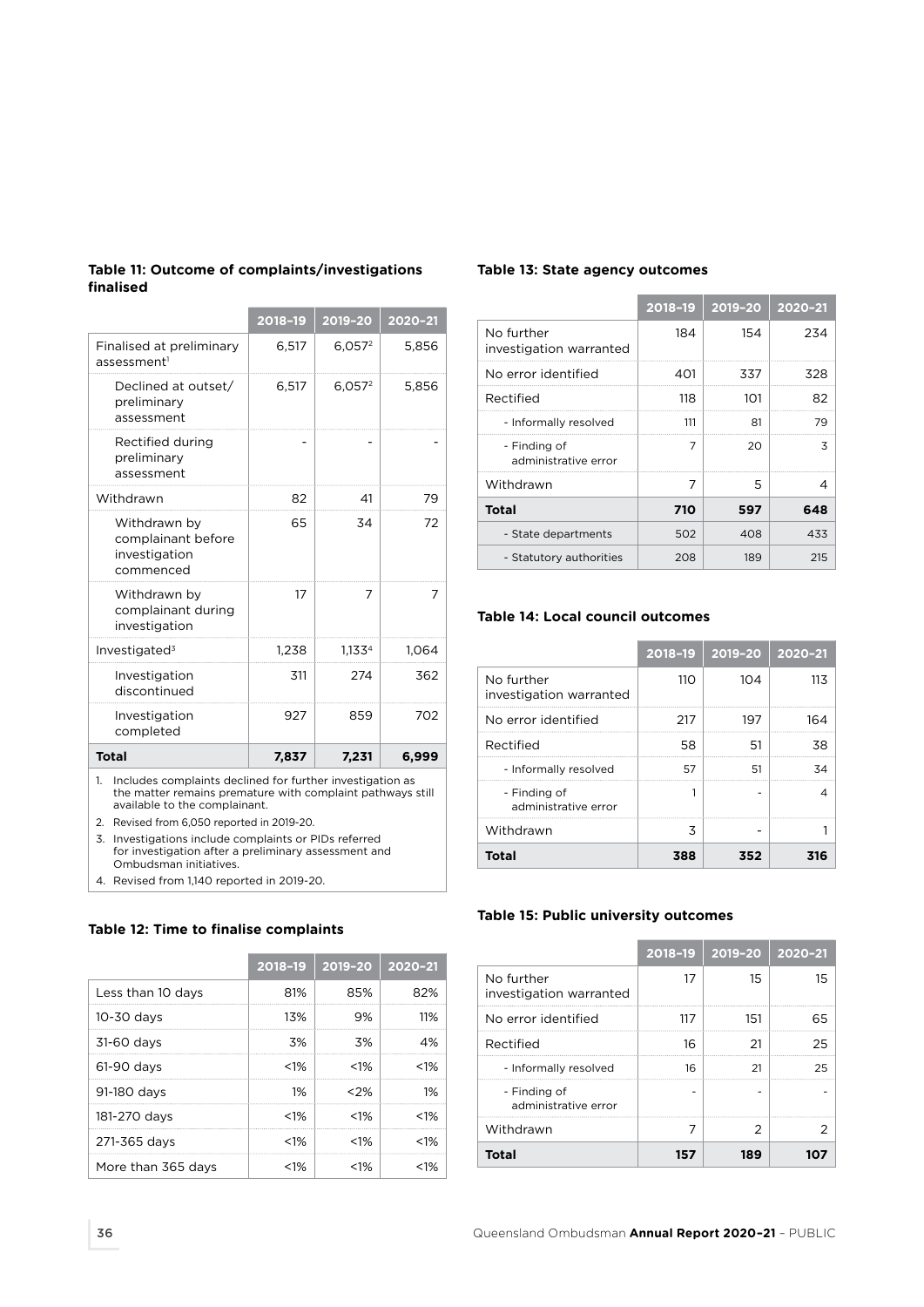|                                                                                                                     |   | 2018-19 2019-20 2020-21 |  |  |
|---------------------------------------------------------------------------------------------------------------------|---|-------------------------|--|--|
| Unreasonable or unjust                                                                                              |   |                         |  |  |
| Contrary to law                                                                                                     |   |                         |  |  |
| Based on a mistake of<br>law or fact                                                                                |   |                         |  |  |
| Wrong                                                                                                               |   |                         |  |  |
| <b>Total</b>                                                                                                        | я | 20                      |  |  |
| 1. Administrative error types relate only to recommendations<br>made by the Ombudsman. Agreed actions are excluded. |   |                         |  |  |

# **Table 16: Types of administrative errors found through investigations1**

made by the Ombudsman. Agreed actions are excluded.

# **Table 17 Investigative recommendations categories**

|                                          | 2018-19 | 2019-20 | 2020-21 |
|------------------------------------------|---------|---------|---------|
| Improve policy or<br>procedure           | 77      | 87      | 51      |
| Provide better<br>explanation or reasons | 46      | 34      | 37      |
| Review decision                          | 30      | 36      | 33      |
| Expedite action                          | 29      | 36      | 28      |
| Change decision                          | 29      | 16      | 16      |
| Follow policy or<br>procedure            | 5       | 7       | 10      |
| Explanation given by<br>agency           | 13      | 13      | 7       |
| Admit error or apologise                 | 7       | 4       | 4       |
| Provide training                         | 3       | 2       | 3       |
| No action necessary by<br>agency         | 1       | 1       | 1       |
| Financial remedy                         | 9       | 8       |         |
| Other                                    | 1       |         |         |
| Total                                    | 250     | 244     | 190     |

# **Table 18 Types of recommendations made to public sector agencies**

|        |     | 2018-19 2019-20 2020-21 |     |
|--------|-----|-------------------------|-----|
| Formal | 30  | 30                      |     |
| Agreed | 220 | 214                     | 189 |
| Total  | 250 | 244                     | 190 |

# **Table 19: Number of recommendations made to public sector agencies**

|                |      | 2018–19   2019–20   2020–21 |     |
|----------------|------|-----------------------------|-----|
| Direct benefit | 145  | 126                         | 116 |
| Systemic       | 10.5 | 118                         |     |
| <b>Total</b>   | 250  | 244                         | 190 |